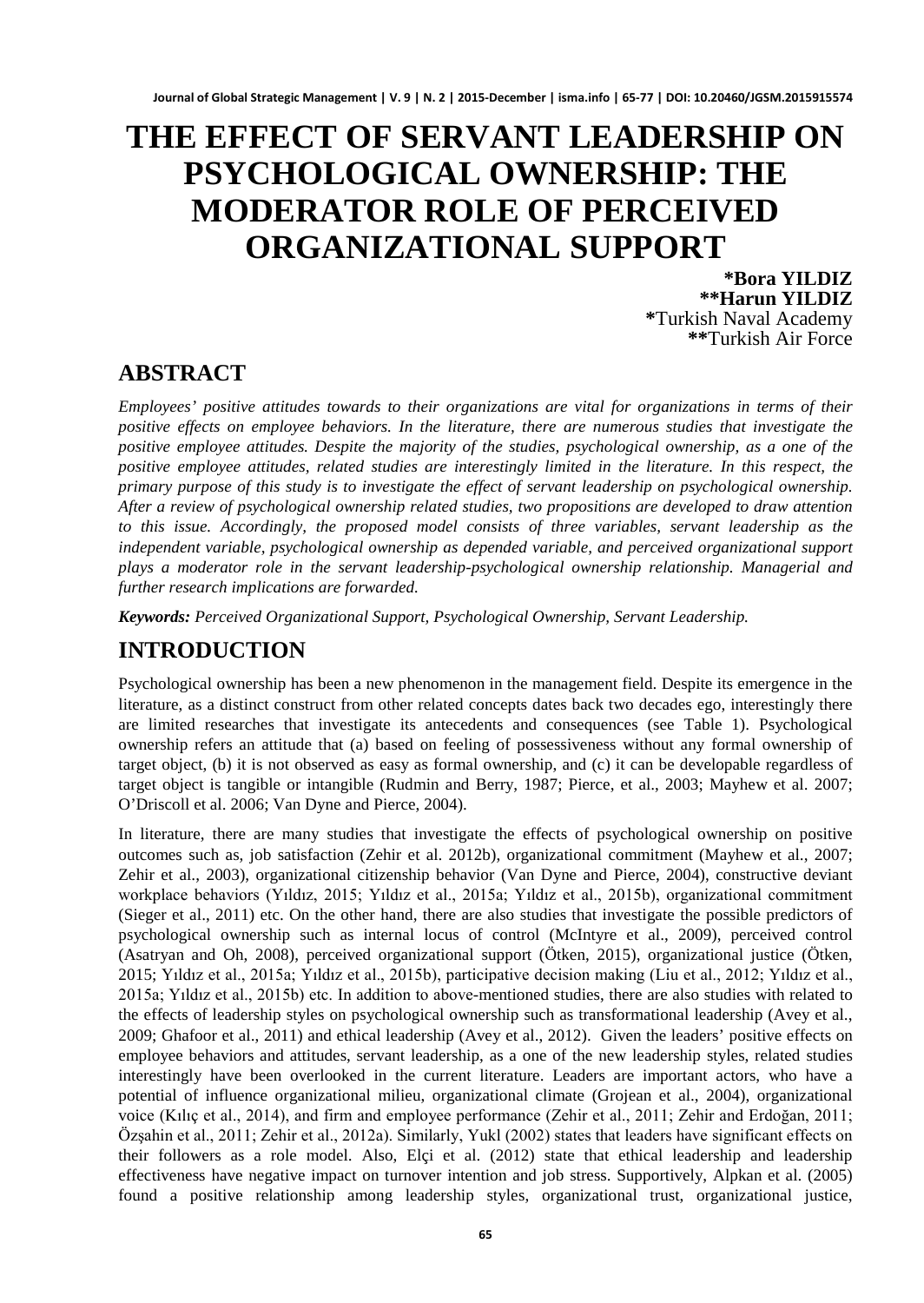organizational commitment, job satisfaction and organizational citizenship behavior. Therefore, it can be said that leaders are significant predictors of their followers' perceptions, attitudes, and behaviors. In light of these explanations, we propose that servant leadership, which refers to "increased service to others; a holistic approach to work; promoting a sense of community; and the sharing of power in decision making" (Smith, 2005, p. 4), may be one of the drivers of psychological ownership. Moreover, the proposed relationship between servant leadership and psychological ownership will be stronger when perceived organizational support is high. According to these propositions, the present study has two research questions: (a) is servant leadership an antecedent of psychological ownership? (b) does perceived organizational support have a moderator role in servant leadership-psychological ownership relationship?

In this paper, it is argued that employees' servant leadership perceptions play a significant role in the emergence of their psychological ownership attitudes, and high-level perceived organizational support has booster effect in this relationship as a moderator.



**Figure 1.** Theoretical Model

# **THEORETICAL BACKGROUND**

Social exchange theory (Blau, 1964) suggests that behaviors shaped by perceptions and attitudes. According to this theory, behaviors are the product of an exchange relationship. On the other hand, Social learning theory (Bandura 1977, 1986) suggests that when there are role models in the workplace, individuals will try to emulate these models, and thereby those models will affect their attitudes and behaviors. Similarly, the theory of reasoned action (Ajzen and Fishbein, 1977, 1980) suggests that attitudes play a critical role on the relationship between perceptions and behaviors. As aforementioned, leaders are important role models for their followers (Yukl, 2002). There are numerous studies in the literature that stress the influence of role models on positive (Mayer et al., 2009, 2010; Picollo et al., 2010; Demirtas and Akdoğan, 2014; Demirtas, 2015) and negative (Kılıç et al., 2014; Uddien et al., 2014; Van Gils et al., 2015) employee behaviors. In the following section the concept definition of psychological ownership, the effect of servant leadership on psychological ownership and the proposed mediator role of perceived organizational support in this relationship are presented.

# Psychological Ownership

Psychological ownership defined as "that state where an individual feels as though the target of ownership or a piece of that target is 'theirs' (i.e., it is MINE!)" (Pierce, et al., 2003). Similarly, Mayhew et al. (2007) defined this construct as "a feeling of possession in the absence of any formal or legal claims of ownership". Pierce et al. (2001, 2003) also defined this construct as "an attitude with affective and cognitive elements". In other words, this phenomenon emphasizes that attitudes are important and tacit variables that link perceptions to behaviors. Pierce et al. (2001) state that this construct consists of three sub-dimensions namely belongingness, self-efficacy, and self-identity. In addition to these sub-dimensions Avey et al. (2009) in their study, which try to define the components of psychological ownership, added one more sub-dimensions to this construct namely accountability. From these explanations, we can say that the construct of psychological ownership consists of four sub-dimensions. On the other hand, Mayhew et al. (2007) categorized this construct into two sub-categories namely organization-based psychological ownership and job-based psychological ownership. *Organization-based psychological ownership* refers to the feeling of possession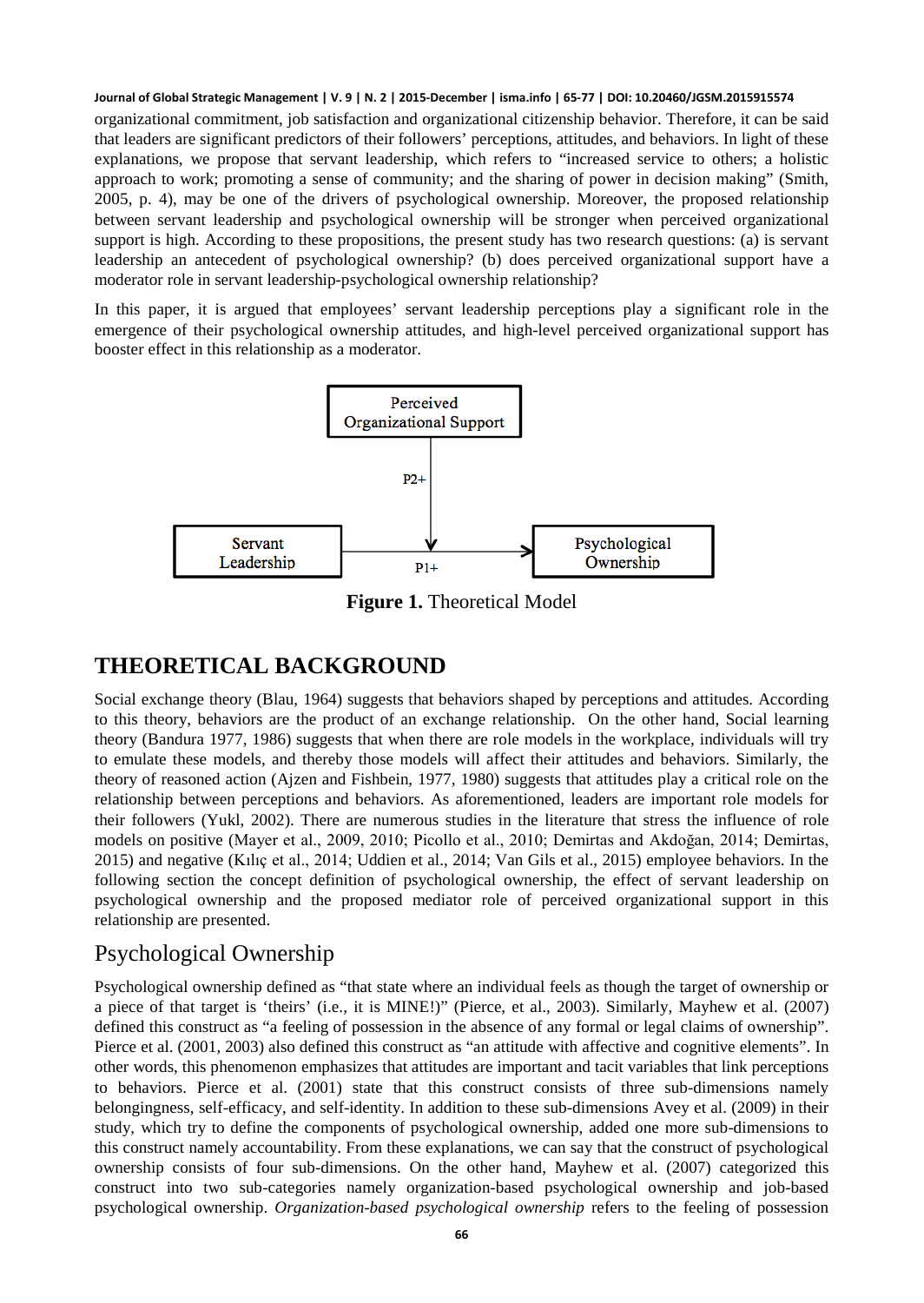developed by members of the organization as a whole towards to the organization. On the other hand, *jobbased psychological ownership* refers to the feeling of possession towards to a specific job that is developed by individuals. In this respect, in this study, to uncover organizational level determinants of psychological ownership, we focused on the organization-based psychological ownership. The studies that investigate the antecedents and consequences of psychological ownership are presented in Table1.

| Reference                                                       | <b>Antecedents</b>                                                                                                  | <b>Dependent Variable</b>                                                                 | • Consequences                                                                                                     |
|-----------------------------------------------------------------|---------------------------------------------------------------------------------------------------------------------|-------------------------------------------------------------------------------------------|--------------------------------------------------------------------------------------------------------------------|
| Mayhew et al.<br>(2007)                                         | Autonomy<br>٠                                                                                                       | · Job-based psychological<br>ownership<br>• Organization-based<br>psychological ownership | • Job satisfaction<br>· Organizational commitment                                                                  |
| Van Dyne and<br>Pierce (2004)                                   |                                                                                                                     | Psychological ownership                                                                   | • Organizational commitment<br>· Job satisfaction<br>• Self esteem<br>• Organizational citizenship<br>behavior     |
| McIntyre et al.<br>(2009)                                       | Individualism<br>٠<br>Internal focus of control<br>Employee motives<br>$\bullet$                                    | Psychological ownership                                                                   |                                                                                                                    |
| Asatryan and Oh<br>(2008)                                       | Sense of belongingness<br>٠<br>Identification<br>$\bullet$<br>Perceived control<br>٠                                | Psychological ownership                                                                   | • Relationship intentions<br>• Word of mouth<br>communication<br>• Competitive resistance<br>• Payment willingness |
| Özler et al. (2008)                                             | Job satisfaction<br>$\bullet$<br>Tenure<br>$\bullet$<br>Participative organizational<br>climate                     | Psychological ownership                                                                   | • Organizational commitment<br>· Organizational citizenship<br>behavior                                            |
| Ötken, (2015)                                                   | Perceived organizational support<br>$\bullet$<br>Organizational justice<br>٠<br>(moderator)                         | Psychological ownership                                                                   |                                                                                                                    |
| Yıldız et al. (2015a)<br>Yıldız (2015)<br>Yıldız et al. (2015b) | Perceived organizational justice<br>$\bullet$<br>Participative decision making<br>٠<br>Person-organization fit<br>٠ | Psychological ownership                                                                   | • Innovative constructive<br>deviant workplace behavior                                                            |
| Sieger et al. (2011)                                            | Distributive justice<br>٠<br>Procedural justice                                                                     | Psychological ownership                                                                   | • Affective commitment<br>• Job satisfaction                                                                       |
| Avey et al. (2012)                                              | Ethical leadership<br>$\bullet$                                                                                     | Psychological ownership                                                                   | • Job satisfaction                                                                                                 |
| Liu et al. (2012)                                               | Self-management team climate<br>٠<br>Participative decision making<br>٠                                             | Psychological ownership                                                                   | • Affective commitment<br>• Organizational citizenship<br>behavior<br>· Organization-based self<br>esteem          |
| Ghafoor et al.<br>(2011)                                        | Transformational leadership<br>٠<br>Employee commitment<br>٠                                                        | Psychological ownership                                                                   | • Employee performance                                                                                             |
| Vandewalle et al.<br>(1995)                                     | Psychological ownership<br>٠<br>Organizational commitment<br>(mediator)                                             | Extra-role behaviors                                                                      |                                                                                                                    |

### **Table 1.** Psychological Ownership Related Studies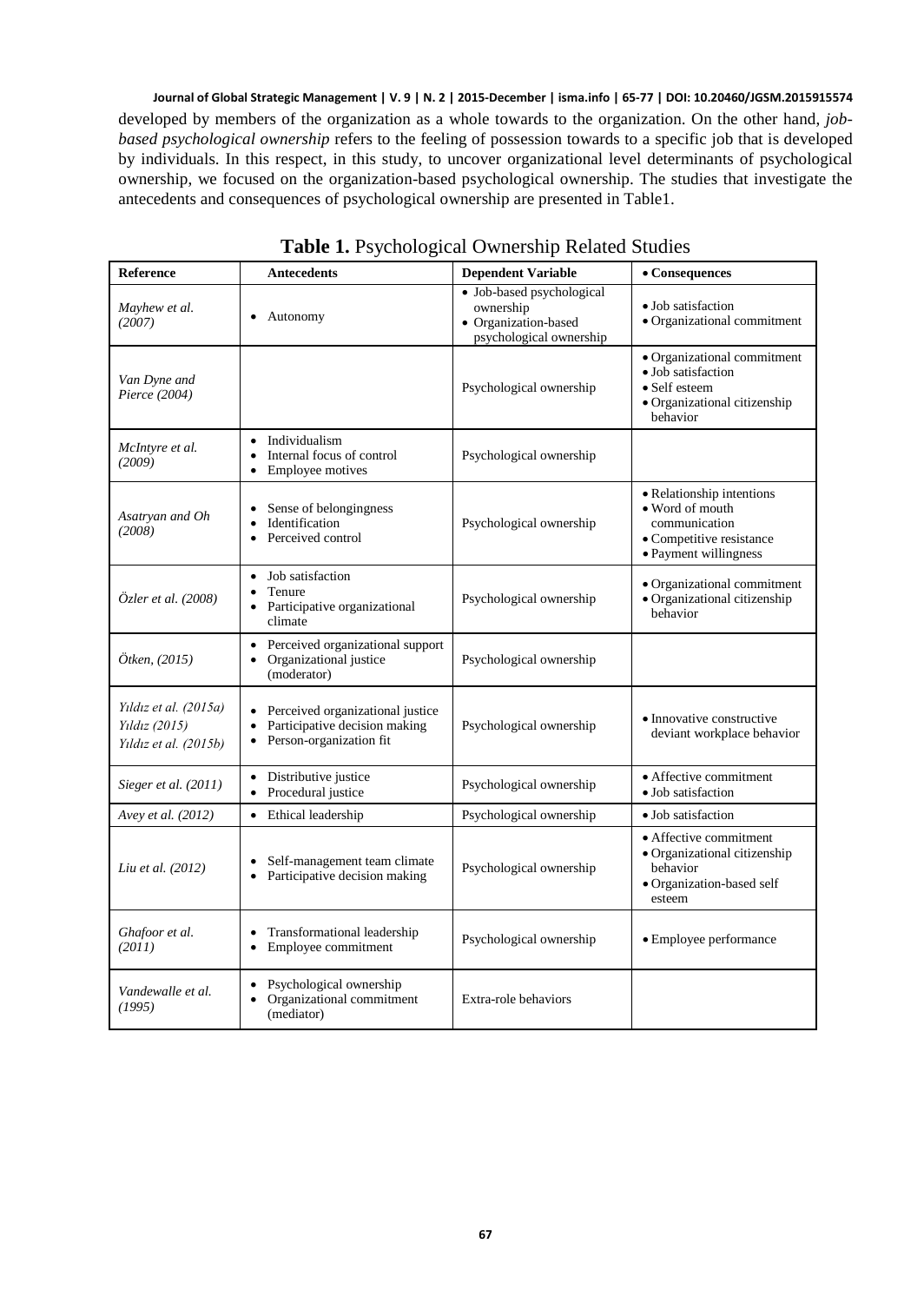### **Journal of Global Strategic Management | V. 9 | N. 2 | 2015-December | isma.info | 65-77 | DOI: 10.20460/JGSM.2015915574 Table 1.** continued

| <b>Reference</b>                           | <b>Antecedents</b>                                                                                                                                                                                                                             | <b>Dependent Variable</b>                                                                                                | • Consequences                                                                   |
|--------------------------------------------|------------------------------------------------------------------------------------------------------------------------------------------------------------------------------------------------------------------------------------------------|--------------------------------------------------------------------------------------------------------------------------|----------------------------------------------------------------------------------|
| İspirli (2014)                             | Psychological ownership<br>$\bullet$                                                                                                                                                                                                           | • Employee knowledge<br>hiding behaviors                                                                                 |                                                                                  |
| Jussila et al. (2015)                      | Psychological ownership<br>$\bullet$<br>(mediator)<br>• Power of Control<br>Engagement<br>$\bullet$                                                                                                                                            | • Motivational outcomes<br>Attitudinal outcomes<br>• Behavioral outcomes                                                 |                                                                                  |
| Chi and Han<br>(2008)                      | Distributive justice<br>$\bullet$<br>Procedural justice<br>$\bullet$<br>Profit sharing plans<br>$\bullet$<br>Participative decision making<br>$\bullet$<br>Access to job information<br>٠<br>Organizational justice<br>$\bullet$<br>(mediator) | • Psychological ownership                                                                                                |                                                                                  |
| Qiu et al (2015)                           | Performance appraisal<br>$\bullet$<br>purpose<br>Self-efficacy (mediator)<br>$\bullet$<br>Psychological ownership<br>$\bullet$<br>(mediator)                                                                                                   | • Individual proactive<br>behaviors<br>• Interpersonal proactive<br>behaviors<br>• Organizational proactive<br>behaviors |                                                                                  |
| Lee and Suh (2015)                         | Autonomy<br>$\bullet$<br>Membership duration<br>$\bullet$<br>Self-discrepancy<br>$\bullet$                                                                                                                                                     | · Psychological ownership                                                                                                | Satisfaction<br>$\bullet$<br>Self-concept<br>$\bullet$<br>Knowledge contribution |
| Knapp et al. (2014)                        | Perceived insider status<br>$\bullet$<br>Psychological ownership<br>$\bullet$                                                                                                                                                                  | • Job satisfaction<br>• Turnover                                                                                         |                                                                                  |
| Atalay and Özler,<br>(2013)                | Organizational justice                                                                                                                                                                                                                         | • Psychological ownership                                                                                                |                                                                                  |
| Henssen et al.<br>(2014)                   | CEO autonomy<br>$\bullet$<br>Psychological ownership<br>$\bullet$<br>(mediator)                                                                                                                                                                | • Servant leadership<br>behavior                                                                                         |                                                                                  |
| Olckers, and van<br>Zyle (2015)            | Employment equity<br>٠<br>Irk (moderator)<br>$\bullet$                                                                                                                                                                                         | • Psychological ownership                                                                                                |                                                                                  |
| O'Driscoll et al.<br>(2006)                | Work environment structure<br>$\bullet$                                                                                                                                                                                                        | • Psychological ownership                                                                                                | • Organizational citizenship<br>behavior<br>• Organizational commitment          |
| Wagner et al.<br>(2003)                    | Participation in groups<br>Autonomy climate                                                                                                                                                                                                    | • Psychological ownership                                                                                                | • Employee attitudes towards to<br>organization<br>• Financial performance       |
| Chung and Moon<br>(2011)                   | Collectivist propensity<br>$\bullet$<br>Psychological ownership<br>$\bullet$<br>(moderator)                                                                                                                                                    | • Organizational and<br>Interpersonal<br><b>Constructive Deviant</b><br>Workplace behavior                               |                                                                                  |
| Demirkaya and<br>Şimşek Kandemir<br>(2014) | <b>Education</b> level<br>$\bullet$<br>Experience<br>٠<br>Gender<br>$\bullet$<br>Age<br>$\bullet$                                                                                                                                              | • Psychological ownership                                                                                                |                                                                                  |

As seen from Table 1, there are numerous studies about the psychological ownership. Clearly, these studies show that there are some individual and organizational level predictors of it. For instance, past researches show that psychological ownership is positively related to organizational commitment, job satisfaction, organization-based self-esteem, performance, and organizational citizenship behaviors (Van Dyne and Pierce, 2004). Similarly, Mayhew et al. (2007) state that psychological ownership is positively related to job satisfaction, organizational commitment, autonomy, employee silence, in-role behaviors and helping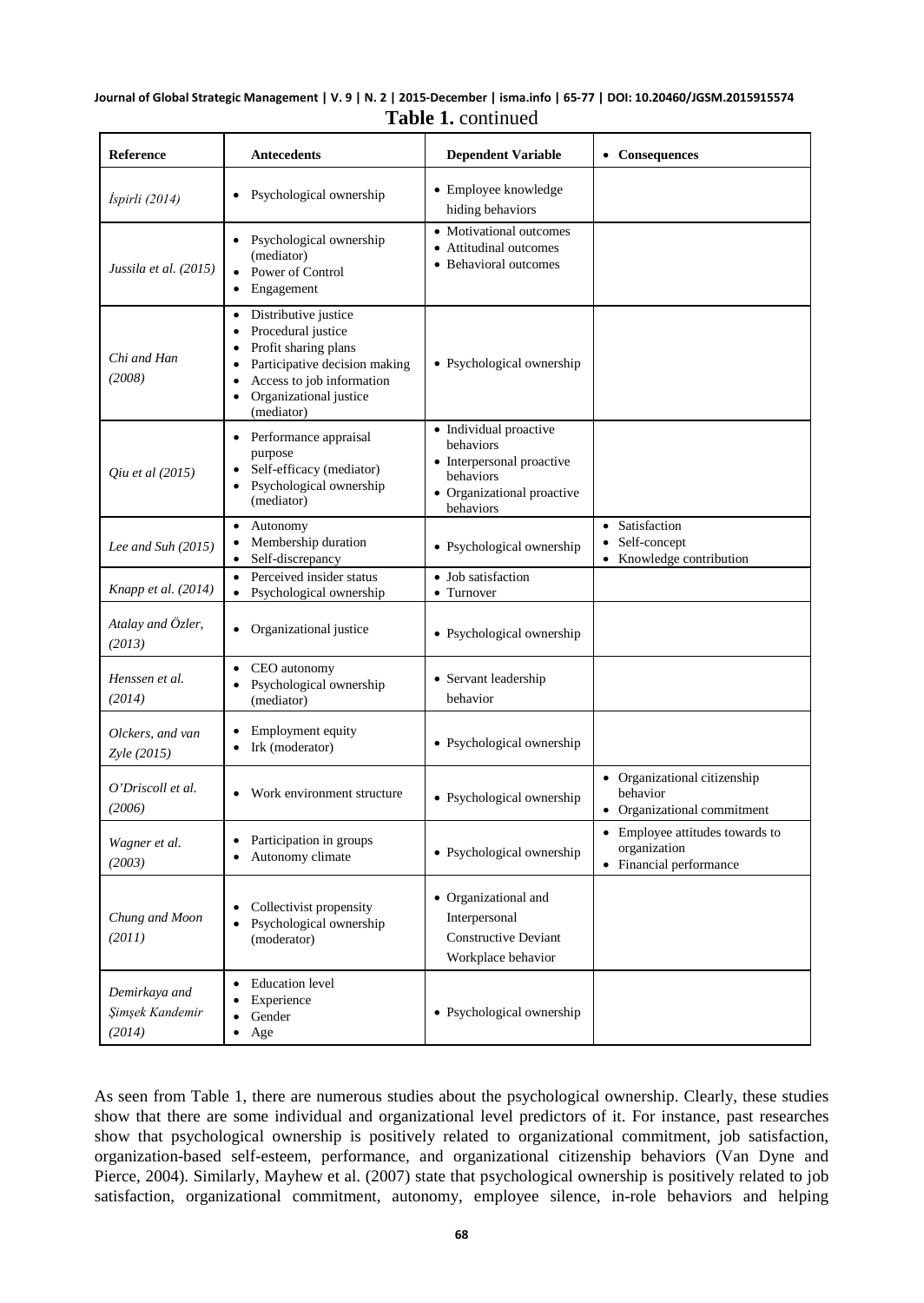behaviors. Yıldız et al. (2015) and Yıldız (2015) state that psychological ownership is one of the predictors of innovative constructive deviant workplace behaviors. Additionally, their findings also show that psychological ownership as an attitude has a mediator role in the relationship between some employee perceptions (i.e. person-organization fit, perceived organizational justice, participative decision making) and innovative constructive deviant workplace behaviors. Supportively, Özler et al. (2008) found a positive and significant relationship among psychological ownership, organizational commitment, participative organizational climate, job satisfaction, and organizational citizenship behaviors. Ötken (2015) also investigated the effect of perceived organizational support on psychological ownership, and the mediator role of organizational justice. Her findings show that there are positive relations among those variables. Interestingly, the findings of that study show that organizational justice has a moderating effect on the perceived organizational support-psychological ownership relationship when the level of perceived organizational justice is low. In comparison with the majority of studies in the literature, this finding contradicts with the past researches in terms of the low-level organizational justice' moderator effect (Aryee et al., 2002; Tyler and Blader, 2003; Robbins et al., 2000; Roch and Shanock, 2006). In addition to abovementioned studies, there are also studies that investigate the effects of leadership styles on psychological ownership i.e. ethical leadership and transformational leadership (Ghafoor et al., 2011; Avey et al., 2009, 2012). In Ghafoor et al.' (2011) study, they found a positive and significant relationships among psychological ownership, employee performance, and transformational leadership. Moreover, their findings show that psychological ownership has a partial mediating effect on transformational leadership-employee performance relationship. Correspondingly, Avey et al. (2009) investigated the possible predictors of psychological ownership and found that there is a positive relationship between transformational leadership and psychological ownership. Additionally, Avey et al. (2012) investigated the effect of ethical leadership on employee voice, psychological ownership, psychological ownership and job satisfaction. Their findings show that ethical leadership is one of the significant and positive drivers of psychological ownership and the other variables. As understood from those studies, it is easy to say that followers' perception of leadership styles is one of the predictors of psychological ownership. However, taking into account all of these arguments, there are also some different types of leadership styles except for transformational and ethical leadership i.e. servant leadership. Despite the positive effects of servant leadership on positive outcomes well established in the literature (Greenleaf, 2015; Ürü Sanı et al. 2013; Demirel et al., 2013; Rivkin et al., 2014; Dal and Çorbacıoğlu, 2014; Barbuto and Wheeler, 2002; Vondey, 2010), interestingly servant leadershippsychological ownership relationship has been under-researched in the literature until now.

### Servant Leadership

The world is proclaiming for ethical and effective leadership that serves others, strives to reach their potential and creates a shared vision (Page and Wong, 2000). In this aspect, as a result of satisfying needs of others as a priority, emphasizing power-sharing and serving dimension of the leadership emerged a leadership style called "servant leadership" (Greenleaf, 1977, 2002, 1996, 2015). Indeed, Robert K. Greenleaf firstly proposed servant-leadership in 1970. Page and Wong (2000) defined servant leadership style as "a leader whose primary purpose for leading is to serve others by investing in their development and well-being for the benefit of accomplishing tasks and goals for the common good." According to Greenleaf (1996), servant leadership is defined as "increased service to others; a holistic approach to work; promoting a sense of community; and the sharing of power in decision making." Servant leaders develop strong supportive relationships with all employees and members of the group (Greenleaf, 1996). Also, they affect employees to exhibit positive emotions and behaviors (Dannhauser, 2007). Therefore, servant leadership promotes emotional health, organizational wisdom, and self-determination. Similarly, when leaders exhibit servant leadership style, organizations may gain positive outcomes such as employees' extra effort, employees' satisfaction, and perceptions of organizational effectiveness (Barbuto and Wheeler, 2002).

In the literature, a number of studies are being done on servant leadership. In these studies, in general, the relationship of servant leadership style with employees' attitudes and behaviors has been investigated. In the meantime, some studies have been focused on antecedents of servant leadership such as conscientiousness (Krekeler, 2010; Hunter et al. 2013), agreeableness (Krekeler, 2010) and extraversion (negatively) traits (Hunter et al. 2013). Servant leadership affects a wide range of positive organizational outcomes, such as organizational citizenship behavior (Ürü Sanı et al. 2013; Vondey, 2010; Barbuto and Wheeler, 2002), helping and sales behavior, service climate (Hunter et al. 2013), leader-member exchange (Dal and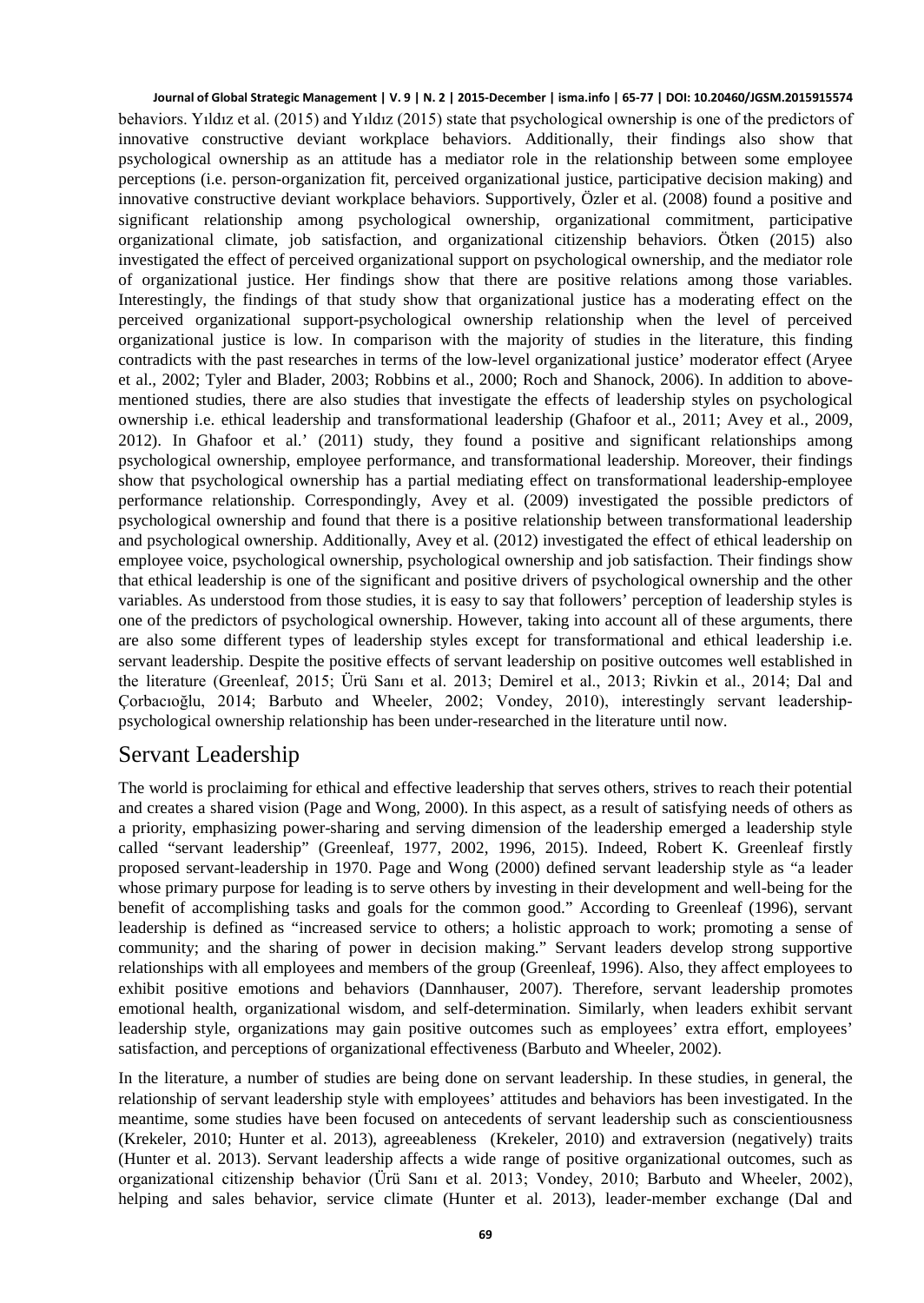Çorbacıoğlu, 2014; Barbuto and Wheeler, 2002), the quality of service (Demirel et al. 2013), employees' psychological health (Rivkin et al. 2014), employee satisfaction (Barbuto and Wheeler, 2002; Washington, 2007), person-organization fit and organizational identification (Vondey, 2010) and organizational effectiveness (Barbuto and Wheeler, 2002), organizational commitment (Washington, 2007; Rimes, 2011), individual performance (Ürü Sanı et al. 2013), conflict management styles (collaborative, accommodating, and compromising) (Orlan and DiNatale-Svetnicka, 2013) and other measures of performance (Barbuto and Wheeler, 2002). On the other hand, some studies found a negative relationship between servant leadership and certain negative variables, such as competitive and avoidance conflict management strategies (Orlan and DiNatale-Svetnicka, 2013), emotional exhaustion and depersonalization (job strain), ego depletion and need for recovery (day-level indicators of strain) (Rivkin et al., 2014), and turnover intentions and disengagement (Hunter et al. 2013).

In addition to above-mentioned studies, we suggest social learning theory (Bandura 1977, 1986) as a theoretical basis to understand servant leadership and to explain the relationship of servant leadership with employees' attitudes and behaviors. Social learning theory, enlighten the reasons of some individual characteristics of the leader and situational influences which are related to followers' perceptions of a leader as a servant leader. According to the theory, individuals learn by giving attention to role models, and imitate attitudes, values and behaviors of appealing and reliable models (Bandura 1986; Brown and Treviño, 2006, p. 597). Since they meet needs of others as a priority and serve them, leaders are important source of such role modelling in the eyes of others (Demirtas, 2015). Therefore, if we consider social learning theory, servant leadership style will produce positive attitudes i.e. psychological ownership. It follows that;

*Proposition 1:* Employees servant leadership perception is a predictor of psychological ownership.

# Moderator: Perceived Organizational Support

Perceived organizational support theory is closely related with the Blau's (1964) social exchange theory (Aselage and Eisenberger, 2003). In other words, these two theories stress an exchange relationship between employee and employer relationship. Perceived organizational support (POS) is defined as "employees general belief that their work organization values their contribution and cares about their wellbeing" (Rhoades and Eisenberger, 2002). As understood from this definition, POS is associated with the employees' themselves and their contributions in organization eyes. According to POS theory, the emergence of POS is related to employees' propensity to encourage organization's humanlike characteristics (Eisenberger et al., 1986). Rhoades and Eisenberger (2002), in their meta-analysis, categorized POS'antecedents into three general sub- dimensions namely fairness, supervisor support, and organizational rewards and job conditions. Fairness stresses the role of procedural justice on the employees POS (Shore and Shore, 1995; Rhoades and Eisenberger, 2002). According to that view employee's procedural justice is one of the drivers of POS. In other words, if employees perceive distribution of resources as fair, employees' POS will be affected positively. On the other hand, supervisor support has also a significant effect on POS. As previously mentioned, since role models have an influence on followers (Mayer et al., 2009, 2010; Picollo et al., 2010; Demirtas and Akdoğan, 2014; Demirtas, 2015), and since supervisors have an authority on subordinates such as evaluating their performances and assigning tasks (Eisenberger et al., 1986; Levinson, 1965) they have a significant role on employees' POS. Similarly, organizational rewards and job conditions refer to promotions, role stressors, job security, autonomy, training recognition and pay etc. (Rhoades and Eisenberger, 2002). In light of these explanations, it is easy to say that there are numerous managerial, organizational and individual factors that related with to POS.

After a comprehensive literature review, Rhoades and Eisenberger' (2002) in their meta-analytic study, state that POS is related to the some individual and organizational outcomes. At the individual level, POS is positively related to job satisfaction and positive mood. On the other hand, at the organizational level it is positively related to the performance, affective commitment and lessened withdrawal behaviors. In addition to that study, Eisenberger et al. (1986) found a positive relationship between POS and employee affective commitment, and negative relationship between POS and absenteeism. Supportively, Wu and Liu (2014) found a positive relationship among POS, and organizational citizenship behavior and organizational commitment. Alpkan et al. (2010) investigate the effect of organizational support on innovative performance and moderating effects of human capital on this relationship. Their findings show that organizational support is positively related to the human capital and innovative performance. Shanock and Eisenberger (2006) found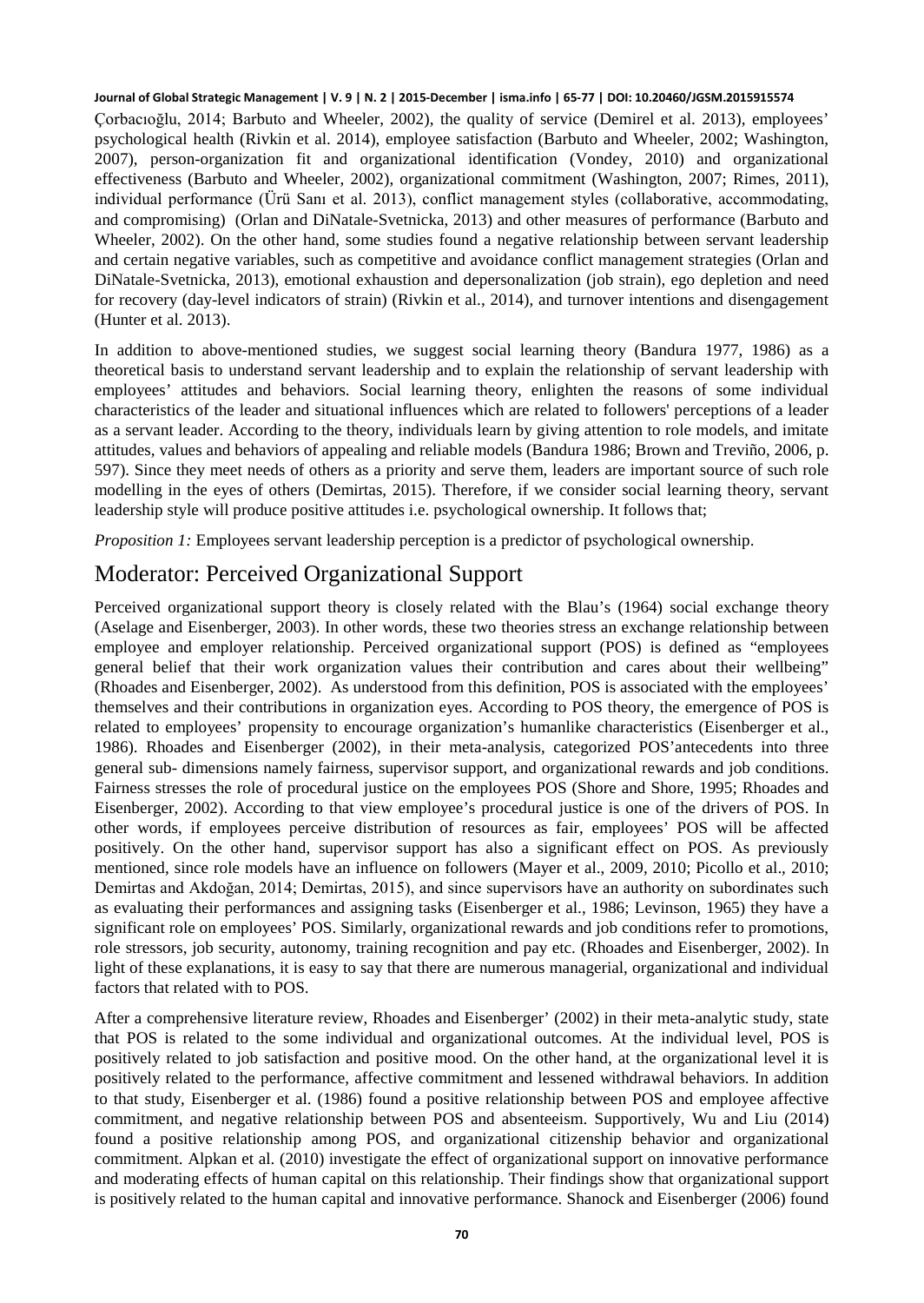a positive relationship between POS (supervisor POS, subordinate POS) and performance (in-role performance and extra-role performance). Yıldız et al. (2015c), in their moderated mediation model, investigated the moderating effect of POS on the relationship between risk taking propensity and network building. Their findings show that employees who have risk-taking propensity are more prone to develop network building to exhibit innovative constructive deviant workplace behaviors when perceived organizational support level is low. Past studies also indicate that POS is positively related to extra-role behaviors (Chen et al., 2009), procedural justice and organizational citizenship behavior (Moorman et al., 1998; Wayne et al., 1997; Shore and Wayne, 1993), leader-member exchange (Erdoğan et al., 2004), affective commitment (Wayne et al., 1997; Shore and Wayne, 1993), organizational commitment, job satisfaction, supportive human resources practices i.e. participation in decision making, fairness of rewards, and growth opportunities (Allen et al., 2003). Of course, POS also negatively related to the some outcomes, such as withdrawal behaviors (Allen et al., 2003). In addition to these studies, Erdogan and Enders (2007) investigated the moderating effect POS on the relationship between LMX-job performance relationship, and LMX-job satisfaction relationship. Their findings show that the high-level POS has a moderator role in both LMX-job performance relationship and LMX-job satisfaction relationship. Shore and Wayne (1993) emphasizes that POS leads to the feeling of obligation that contributes to the emergence of extra-role behaviors.

In light of the above-mentioned studies, POS is one of the booster predictors of positive outcomes. Blau's (1964) social exchange explanation and Bandura's (1977, 1986) social learning perspective suggest those employees' attitudes and behaviors are the results of their perceptions, exchange relations with the others, and trying to emulate role models. According to this theories, since employees' servant leadership perceptions is a positive source of positive outcomes, and since psychological ownership is supposed as an outcome of followers' servant leadership perceptions, we propose that servant leadership-psychological ownership relationship will be stronger when perceived organizational support is high. It follows that;

*Proposition 2:* Perceived organizational support moderates the positive relationship between followers' servant leadership perception and psychological ownership.

### **CONCLUSION**

In this study, we focused on the psychological ownership as a positive attitude. Although there are plenty of studies in the literature, we realize that effective reasons behind of it contrary to expectations are limited. In this respect, after a literature review on psychological ownership, it was determined that some rarely studied drivers of it under-researched, i.e. servant leadership and perceived organizational support. According to these explanations, two propositions was developed to draw attention to servant leadership and perceived organizational support. To simplify these relations, we visualized the proposed model in Figure 1.

Within the context of Blau's (1964) social exchange theory and Bandura's (1977, 1986) social learning theory, there are an exchange relationship between employers-employee relationships and learning by giving attention to and imitating the behaviors of appealing models. Moreover, the maintenance of this relationship depends on the continuation of this exchange relationship. In this context, perceptions, attitudes, and behaviors are the main actors of these theories. In other words, attitudes are the products of perceptions and emulating of leaders as well as behaviors are the product of attitudes and perceptions. According to these theories, employees who perceive their organizational milieu and their leader as positive, they will fell obligation to reply this positive perception with positive attitudes or behaviors. In light of these theoretical explanations, we propose that if employees' servant leadership perception is high, they will feel gratitude towards to their leaders, in turn, their organization because of the good relationship with their leaders and desired organizational climate. As previously mentioned, these factors are the basis of the feeling of possession that constitutes the core of psychological ownership. On the other hand, past researches indicate that perceived organizational support is one of the key determinants of positive employee behaviors and attitudes. Since this perception cultivates or strengthens the feeling of commitment, and since there is a strong relationship between commitment and psychological ownership, we propose that there is a positive relationship between servant leadership and psychological ownership, and this relationship is stronger when employees' perceived organizational support is high.

The proposed model of this study (see Figure 1) could be beneficial for organizations, practitioners and academicians. By means of this study, top managers and HRM professionals might be aware of the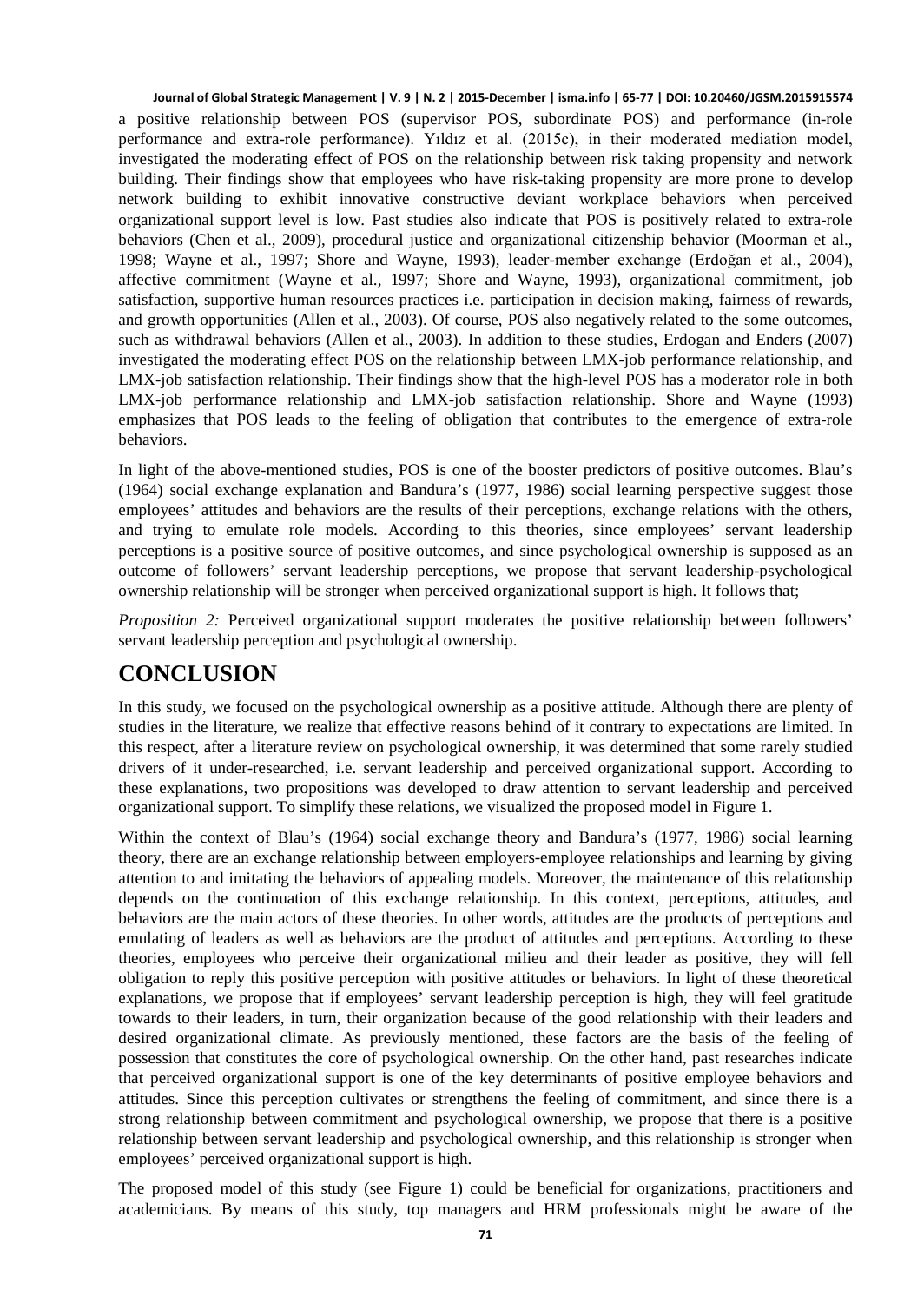importance of the attitude of psychological ownership. Correspondingly, they might provide an organizational milieu where servant leaderships are dominant in the organizations. Similarly, employee focused organizational politics might be designed. For instance, organizations should look their employees as a value and care about their well-beings. Additionally, providing the sense of belongingness and supportive climate for employees should be in the list of priorities of organizations. To flourish positive and extra-role behaviors of employees, HRM managers should look psychological ownership as a must. Also, to achieve above-mentioned desired conditions, organizations should provide a fair atmosphere in the workplace, constitute a trust-based climate, provide comfortable working conditions, use effective personal selection and appraisal activities, provide ethical and moral standards, and value employees above other concerns.

Despite the strengths of this study, it is not without its limitations. Firstly, this study focused on psychological ownership as a positive employee attitude. However, given the complex nature of human, there might be numerous employee attitudes that go beyond the scope of this study. Secondly, we investigated the servant leadership as a one of the perception-based predictors of psychological ownership. Further researches should look their effects on psychological ownership separately or collectively because there are also different leadership styles. Thirdly, in this study we discussed the moderating effect of perceived organizational support. In view of the limited studies in the literature that related to the psychological ownership, there are many potential variables to investigate their conditional effects on this relationship such as organizational justice, organizational trust. In addition to these limitations, to reach a holistic view, further researches should investigate the antecedents and consequences of psychological ownership at the same time. Last but not least, despite the robust theoretical rationales, this study should be tested empirically by further researches to achieve its primary purpose.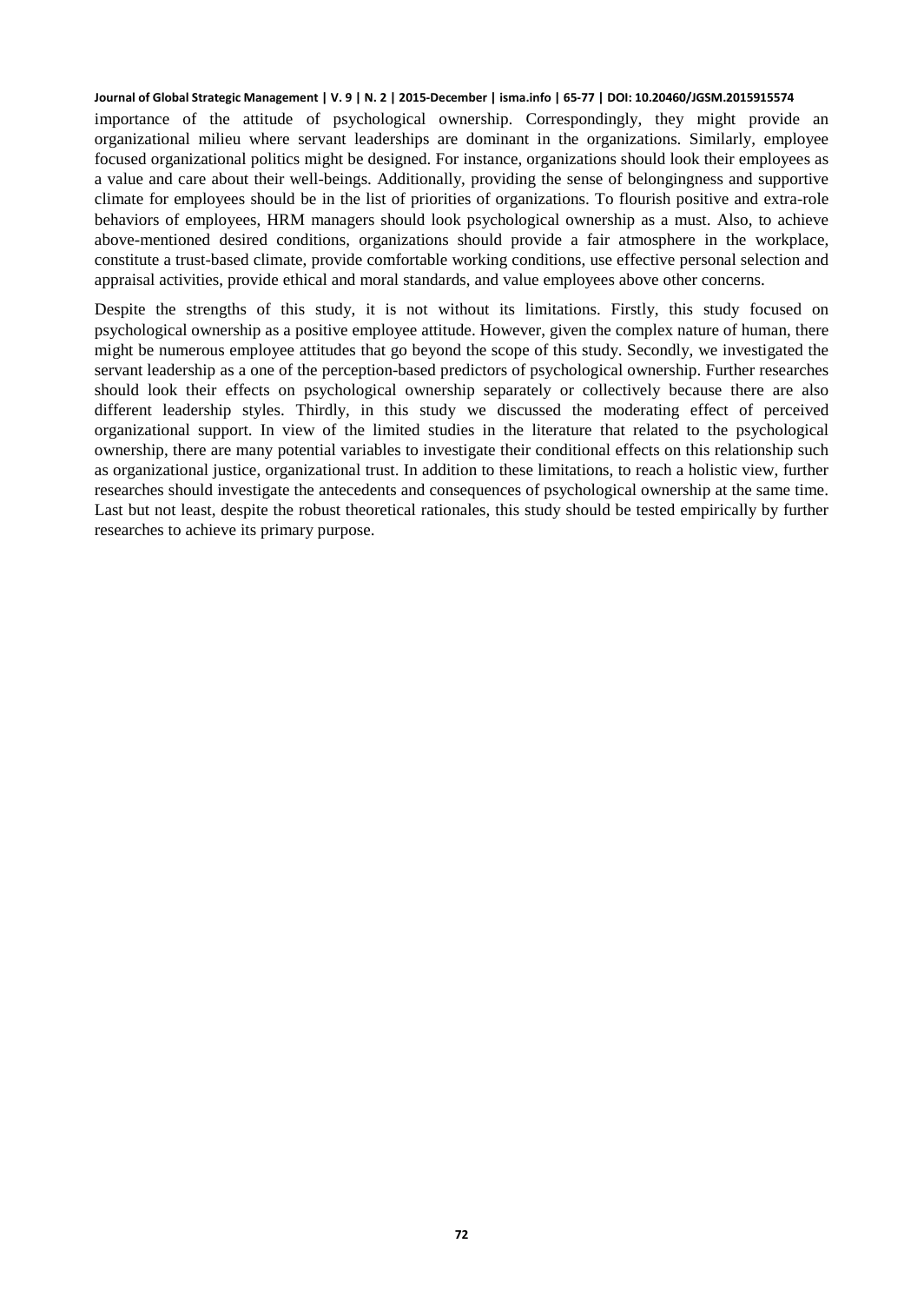Ajzen, I., & Fishbein, M. (1977). Attitude-Behavior Relations: A Theoretical Analysis and Review of Empirical Research. Psychological Bulletin, 84(5), 888.

Ajzen, I., & Fishbein, M. (1980). Understanding Attitudes and Predicting Social Behaviour. Prentice Hall; Englewood Cliffs, NJ

Allen, D. G., Shore, L. M., & Griffeth, R. W. (2003). The Role of Perceived Organizational Support and Supportive Human Resource Practices in The Turnover Process. Journal of Management, 29(1), 99-118.

Alpkan, L., Bulut, C., Gunday, G., Ulusoy, G., & Kilic, K. (2010). Organizational Support for Intrapreneurship and Its Interaction with Human Capital to Enhance Innovative Performance. Management Decision, 48(5), 732-755.

Alpkan, L., Dilek, H., & Bozloğan, R. (2005). Liderlik Tarzlarının Güven ve Adalet Algısı Yoluyla Örgütsel Bağlılık, Iş Tatmini ve Örgütsel Vatandaşlık Davranışı Üzerine Etkileri. Savunma Bilimleri Dergisi, 4(1), 44- 69.

Aryee, S., Budhwar, P. S. and Chen, Z. X. (2002). "Trust as a Mediator of The Relationship between Organizational Justice and Work Outcomes: Test of a Social Exchange Model", Journal of Organizational Behavior, 23, 267–285.

Asatryan, V.S. and H. Oh, (2008), Psychological Ownership Theory: An Exploratory Application in the Restaurant Industry, Journal of Hospitality and Tourism Research, 32, 363–86.

Aselage, J., & Eisenberger, R. (2003). Perceived Organizational Support and Psychological Contracts: A Theoretical Integration. Journal of Organizational Behavior, 24(5), 491-509.

Atalay, C. G. and Özler, D. E. (2013). A Research to Determine the Relationship between Organizational Justice and Psychological Ownership among Non-family Employees in a Family Business, Procedia-Social and Behavioral Sciences, 99, 247-256.

Avey, J. B., Avolio, B. J., Crossley, C. D. and Luthans, F. (2009). Psychological Ownership: Theoretical Extensions, Measurement and Relation to Work Outcomes, Journal of Organizational Behavior, 30(2), 173- 191.

Avey, J. B., Wernsing, T. S. and Palanski, M. E. (2012). Exploring the Process of Ethical Leadership: The Mediating Role of Employee Voice and Psychological Ownership, Journal of Business Ethics, 107(1), 21-34.

Blau, P. M. (1964). Exchange and Power in Social Life. Transaction Publishers

Barbuto, J. E., & Wheeler, D. W. (2006). Scale Development and Construct Clarification of Servant Leadership. Group & Organization Management, 31(3), 300-326.

Erdogan, B., & Enders, J. (2007). Support from the Top: Supervisors' Perceived Organizational Support As a Moderator of Leader-Member Exchange to Satisfaction and Performance Relationships. Journal of Applied Psychology, 92(2), 321.

Chung, Y. W. and Moon, H. K. (2011). The Moderating Effects of Collectivistic Orientation on Psychological Ownership and Constructive Deviant Behavior, International Journal of Business and Management, 6(12), 65-77.

Chi, N-W and Han, T-S. (2008). Exploring the Linkages between Formal Ownership and Psychological Ownership for the Organization: The Mediating Role of Organizational Justice, Journal of Occupational and Organizational Psychology, 81(4), 691-711.

Dal, L., & Çorbacıoğlu, S. (2014). Hizmetkar Liderlik Davranışları ve Lider-Üye Etkileşimci Ilişkisi: Bir Devlet Üniversitesi Üzerine Araştırma. Süleyman Demirel Üniversitesi İktisadi ve İdari Bilimler Fakültesi Dergisi, 19(4), 287-310.

Demirel, E. T., Yatkın, A., Düşükcan, M., Derin, N., Çakınberk, A., & Güven, M. (2013). Vatandaşların Belediye Hizmet Kalitesi Algılamaları Üzerinde Belediye Başkanlarının Liderlik (hükümdar/hizmetkâr) Özelliklerinin Belirleyiciliği: TRB–I Bölgesi Örneği. Çağdaş Yönetimler Dergisi, 22(2), 45-81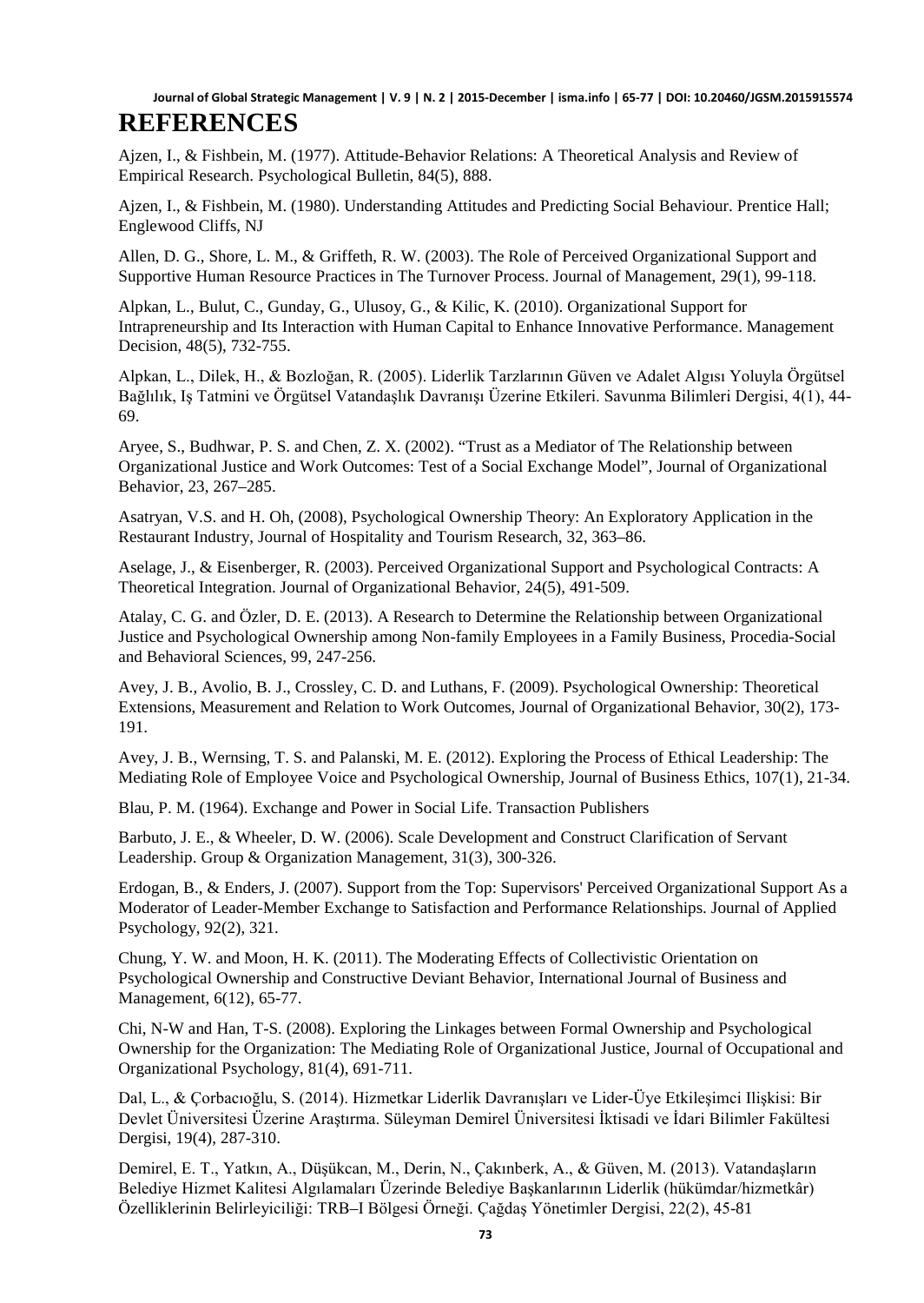**Journal of Global Strategic Management | V. 9 | N. 2 | 2015-December | isma.info | 65-77 | DOI: 10.20460/JGSM.2015915574** Demirkaya, H. ve Şimşek Kandemir, A. (2014). 21. Yüzyılın Anahtar Rekabet Faktörü Olan Psikolojik Sahiplenme Üzerine Bir İşletme İncelemesi, Çalışma Dünyası Dergisi, 2(3). 7-21.

Demirtas, O. (2015). Ethical Leadership Influence at Organizations: Evidence From the Field. Journal of Business Ethics, 126(2), 273-284.

Demirtas, O., & Akdogan, A. A. (2014). The Effect of Ethical Leadership Behavior on Ethical Climate, Turnover Intention, and Affective Commitment. Journal of Business Ethics, 1-9.

Einsenberger, R., Cummings, J., Aemeli, S., & Lynch, P. (1997). Perceived Organizational Support, Discretionary Treatment, and Job Satisfaction. Journal of Applied Psychology, 82(5), 812-820.

Eisenberger, R., Huntington, R., Hutchison, S. & Sowa, D. (1986). Perceived Organizational Support. Journal of Applied Psychology, 71, 500–507.

Elçi, M., Sener, İ, Aksoy, S., Alpkan, L., et al. (2012). The Impact of Ethical Leadership and Leadership Effectiveness on Employees' Turnover Intention: The Mediating Role of Work Related Stress, 8th International Strategic Management Conference, Procedia - Social and Behavioral Sciences 58, 289 – 297

Erdogan, B., Kraimer, M. L., & Liden, R. C. (2004). Work Value Congruence and Intrinsic Career Success: The Compensatory Roles of Leader‐Member Exchange and Perceived Organizational Support. Personnel Psychology, 57(2), 305-332.

Ghafoor, A., Qureshi, T. M., Khan, M. A. and Hijazi, S. T. (2011). Transformational Leadership, Employee Engagement and Performance: Mediating Effect of Psychological Ownership, African Journal of Business Management, 5(17), 7391-7403.

Greenleaf, R. K. (2015). What Is Servant leadership? Retrieved November 24, 2015 from, https://greenleaf.org/what-is-servant-leadership/

Grojean, M. W., Resick, C. J., Dickson, M. W., & Smith, D. B. (2004). Leaders, Values, and Organizational Climate: Examining Leadership Strategies for Establishing An Organizational Climate Regarding Ethics. Journal of Business Ethics, 55(3), 223-241.

Henssen, B., Voordeckers, W., Lambrechts, F. and Koiranen, M. (2014). The CEO Autonomy–Stewardship Behavior Relationship in Family Firms: The Mediating Role of Psychological Ownership, Journal of Family Business Strategy, 5(3), 312-322.

İspirli, D. (2014). Knowledge as An Object of Psychological Ownership and Knowledge Hiding via Territoriality among Knowledge Workers, Celal Bayar University, Published MSc Thesis.

Jussila, I., Tarkiainen, A., Sarstedt, M. and Hair, J. F. (2015). Individual Psychological Ownership: Concepts, Evidence, and Implications for Research in Marketing, Journal of Marketing Theory and Practice, 23(2), 121- 139.

Kılıç, R., Keklik, B. and Yıldız, H. (2014). Dönüştürücü, Etkileşimci ve Tam Serbesti Tanıyan Liderlik Tarzlarının Örgütsel Sessizlik Üzerindeki Etkisini Belirlemeye Yönelik Bir Araştırma, Yönetim ve Ekonomi: Celal Bayar Üniversitesi İktisadi ve İdari Bilimler Dergisi, 21(2), 249-268.

Knapp, J. R., Smith, B. R. and Sprinkle, T. A. (2014). Clarifying the Relational Ties of Organizational Belonging Understanding the Roles of Perceived Insider Status, Psychological Ownership, and Organizational Identification, Journal of Leadership & Organizational Studies, 1-13.

Lee, J. and Suh, A. (2015). How Do Virtual Community Members Develop Psychological Ownership and What are The Effects of Psychological Ownership in Virtual Communities?, Computers in Human Behavior, 45, 382-391.

Levinson, H. (1965). Reciprocation: The Relationship between Man and Organization. Administrative Science Quarterly, 9, 370–390.

Liu, J., Wang, H., Hui, C. and Lee, C. (2012). Psychological Ownership: How Having Control Matters, Journal of Management Studies, 49(5), 869-895.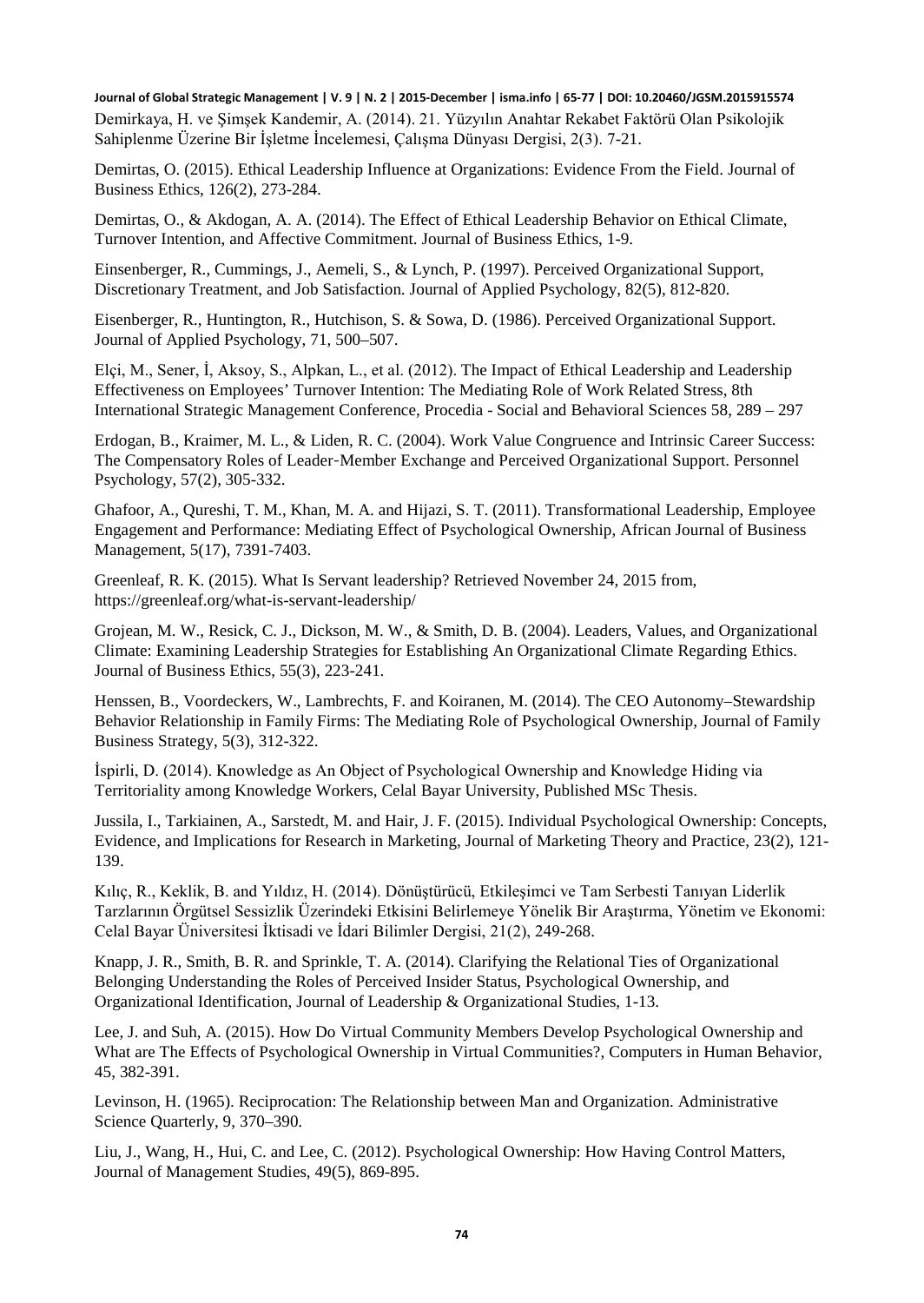Mayer, D. M., Kuenzi, M., Greenbaum, R., Bardes, M., & Salvador, R. B. (2009). How Low Does Ethical Leadership Flow? Test of A Trickle-Down Model. Organizational Behavior and Human Decision Processes, 108(1), 1-13.

Mayer, D., Kuenzi, M., & Greenbaum, R. (2010). Examining the Link between Ethical Leadership and Employee Misconduct: The Mediating Role of Ethical Climate. Journal of Business Ethics, 95, 7–16.

Mayhew, M. G., Ashkanasy, N. M., Bramble, T. and Gardner, J. (2007). A Study of the Antecedents and Consequences of Psychological Ownership in Organizational Settings, The Journal of Social Psychology, 147(5), 477-500.

Mcintyre, N., A. Srivastava and J.A. Fuller (2009), The Relationship of Locus of Control and Motives with Psychological Ownership in Organizations, Journal of Managerial Issues, 21(3), 383-401.

Moorman, R. H., Blakely, G. L., & Niehoff, B. P. (1998). Does Perceived Organizational Support Mediate the Relationship between Procedural Justice and Organizational Citizenship Behavior?. Academy of Management journal, 41(3), 351-357.

O'Driscoll, M. P., Pierce, J. L. and Coghlan, A. M. (2006). The Psychology of Ownership Work Environment Structure, Organizational Commitment, and Citizenship Behaviors", Group & Organization Management, 31(3), 388-416.

Olckers, C. and Van Zyl, L. (2015). The Relationship between Employment Equity Perceptions and Psychological Ownership in a South African Mining House: The Role of Ethnicity, Social Indicators Research, 1-15.

Ötken, A. B. (2015). Algılanan Örgütsel Destek ve Psikolojik Sahiplenme Arasındaki İlişki ve Bu İlişkide Örgütsel Adaletin Rolü, Hacettepe Üniversitesi İktisadi ve İdari Bilimler Fakültesi Dergisi, 33(2).

Özler, H., Yılmaz, A. and Özler, D. (2008). Psychological Ownership: An Empirical Study on Its Antecedents and Impacts upon Organizational Behaviors, Problems and Perspectives in Management, 6(3), 38-47.

Özsahin, M., Zehir, C., & Acar, A. Z. (2011). Linking leadership style to firm performance: the mediating effect of the learning orientation. Procedia-Social and Behavioral Sciences, 24, 1546-1559.

Piccolo, R. F., & Colquitt, J. A. (2006). Transformational Leadership and Job Behaviors: The Mediating Role of Core Job Characteristics. Academy of Management journal, 49(2), 327-340.

Pierce, J. L., Kostova, T., & Dirks, K. T. (2001). Toward a Theory of Psychological Ownership In Organizations. Academy of Management Review, 26(2), 298-310.

Pierce, J. L., Kostova, T., & Dirks, K. T. (2003). The State of Psychological Ownership: Integrating And Extending A Century of Research. Review of General Psychology, 7(1), 84.

Qiu, M., Hu, B., Xu, Z. and Li, Y. (2015). Employees' Psychological Ownership and Self-Efficacy as Mediators between Performance Appraisal Purpose and Proactive Behavior, Social Behavior and Personality: An International Journal, 43(7), 1101-1109.

Rhoades, L., & Eisenberger, R. (2002). Perceived Organizational Support: A Review of The Literature. Journal of Applied Psychology, 87(4), 698.

Rivkin, W., Diestel, S., & Schmidt, K. H. (2014). The Positive Relationship between Servant Leadership and Employees' Psychological Health: A Multi-Method Approach. Zeitschrift für Personalforschung, 28(1-2), 52-72.

Robbins, T. L., Summers, T. P., Miller, J. L. And Hendrix,W. H. (2000). Using the Group-Value Model to Explain The Role of Non-Instrumental Justice in Distinguishing The Effects of Distributive and Procedural Justice, Journal of Occupational and Organizational Psychology, 73, 511–518.

Roch, S. G. And Shanock, L. R. (2006). Organizational Justice in An Exchange Framework: Clarifying Organizational Justice Distinctions, Journal of Management, 32, 299–322.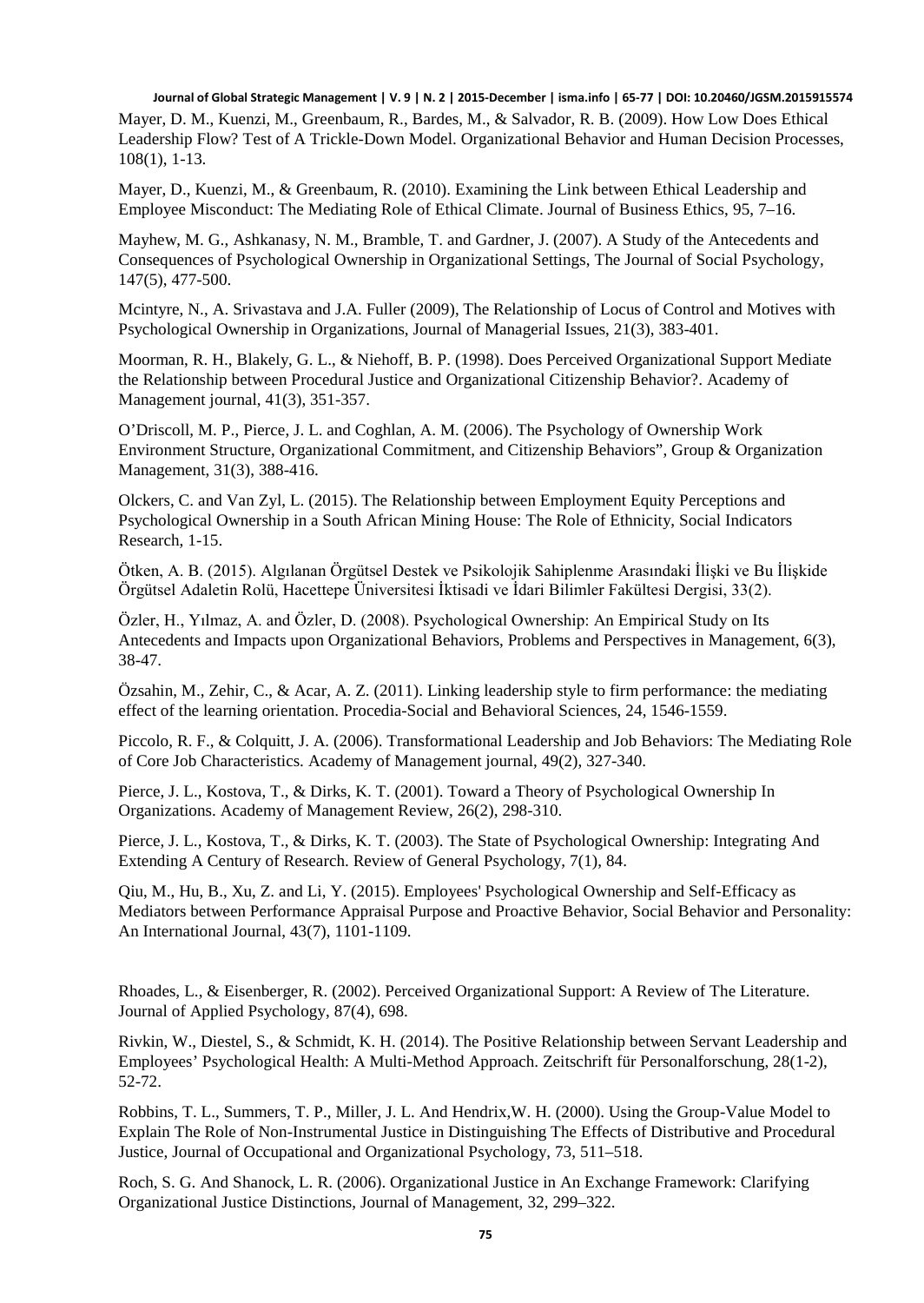**Journal of Global Strategic Management | V. 9 | N. 2 | 2015-December | isma.info | 65-77 | DOI: 10.20460/JGSM.2015915574** Rudmin, F. W., & Berry, J. W. (1987). Semantics of Ownership: A Free-Recall Study of Property. The Psychological Record, 37, 257-268.

Shanock, L. R., & Eisenberger, R. (2006). When Supervisors Feel Supported: Relationships with Subordinates' Perceived Supervisor Support, Perceived Organizational Support, and Performance. Journal of Applied psychology, 91(3), 689.

Shore, L. M., & Shore, T. H. (1995). Perceived Organizational Support and Organizational Justice. In R. S. Cropanzano & K. M. Kacmar (Eds.), Organizational Politics, Justice, And Support: Managing The Social Climate Of The Workplace (pp. 149–164). Westport, CT: Quorum.

Shore, L. M., & Wayne, S. J. (1993). Commitment and Employee Behavior: Comparison of Affective Commitment and Continuance Commitment with Perceived Organizational Support. Journal of Applied Psychology, 78(5), 774.

Sieger, P., Bernhard, F. and Frey, U. (2011). Affective Commitment and Job Satisfaction among Non-Family Employees: Investigating the Roles of Justice Perceptions and Psychological Ownership, Journal of Family Business Strategy, 2(2), 78-89.

Smith, C. (2015). Servant Leadership: The Leadership Theory of Robert K. Greenleaf, Retrieved November 24, 2015 from http://www.carolsmith.us/downloads/640greenleaf.pdf

Tyler, T. R. And Blader, S. L. (2003). "The Group Engagement Model: Procedural Justice, Social Identity, and Cooperative Behavior", Personality and Social Psychology Review, 7, 349–361.

Uddin, M. A., Rahman, M. S., & Howlader, M. H. R. (2014). Exploring The Relationships among Transformational Leadership, Deviant Workplace Behavior, And Job Performance: An Empirical Study. ABAC Journal, 34(1), 1-12.

Ürü Sanı, O., Çalişkan, S. C., Atan, Ö., & Yozgat, U. (2013). Öğretim Üyelerinin Hizmetkâr Liderlik Davranışları ve Ardıllari Üzerine Bir Araştırma. Ege Academic Review, 13(1), 63-82.

Vandewalle, D., Van Dyne, L. and Kostova, T. (1995). Psychological Ownership: An Empirical Examination of Its Consequences, Group & Organization Management, 20(2), 210-226.

Van Dyne, L. and Pierce, J. L. (2004). Psychological Ownership and Feelings of Possession: Three Field Studies Predicting Employee Attitudes and Organizational Citizenship Behavior, Journal of Organizational Behavior, 25(4), 439-459.

Van Gils, S., Van Quaquebeke, N., van Knippenberg, D., van Dijke, M., & De Cremer, D. (2015). Ethical Leadership and Follower Organizational Deviance: The Moderating Role Of Follower Moral Attentiveness. The Leadership Quarterly, 26(2), 190-203.

Vondey, M. (2010). The Relationships among Servant Leadership, Organizational Citizenship Behavior, Person-Organization Fit, and Organizational Identification. International Journal of Leadership Studies, 6(1), 3-27.

Wagner, S. H., Parker, C. P. and Christiansen, N. D. (2003). Employees That Think and Act Like Owners: Effects of Ownership Beliefs and Behaviors on Organizational Effectiveness, Personnel Psychology, 56(4), 847-871.

Wayne, S. J., Shore, L. M., & Liden, R. C. (1997). Perceived Organizational Support and Leader-Member Exchange: A Social Exchange Perspective. Academy of Management journal, 40(1), 82-111.

Wu, C. C., & Liu, N. T. (2014). Perceived Organizational Support, Organizational Commitment and Service-Oriented Organizational Citizenship Behaviors. International Journal of Business and Information, 9(1), 61- 88.

Yukl, G. A. (2002). Leadership in organizations (5th ed.). Englewood Cliffs, NJ: Prentice Hall.

Yıldız, B. (2015). The Antecedents of Constructive and Destructive Deviant Workplace Behavior, Unpublished Doctoral Dissertation, Gebze Technical University, Gebze, Turkey.